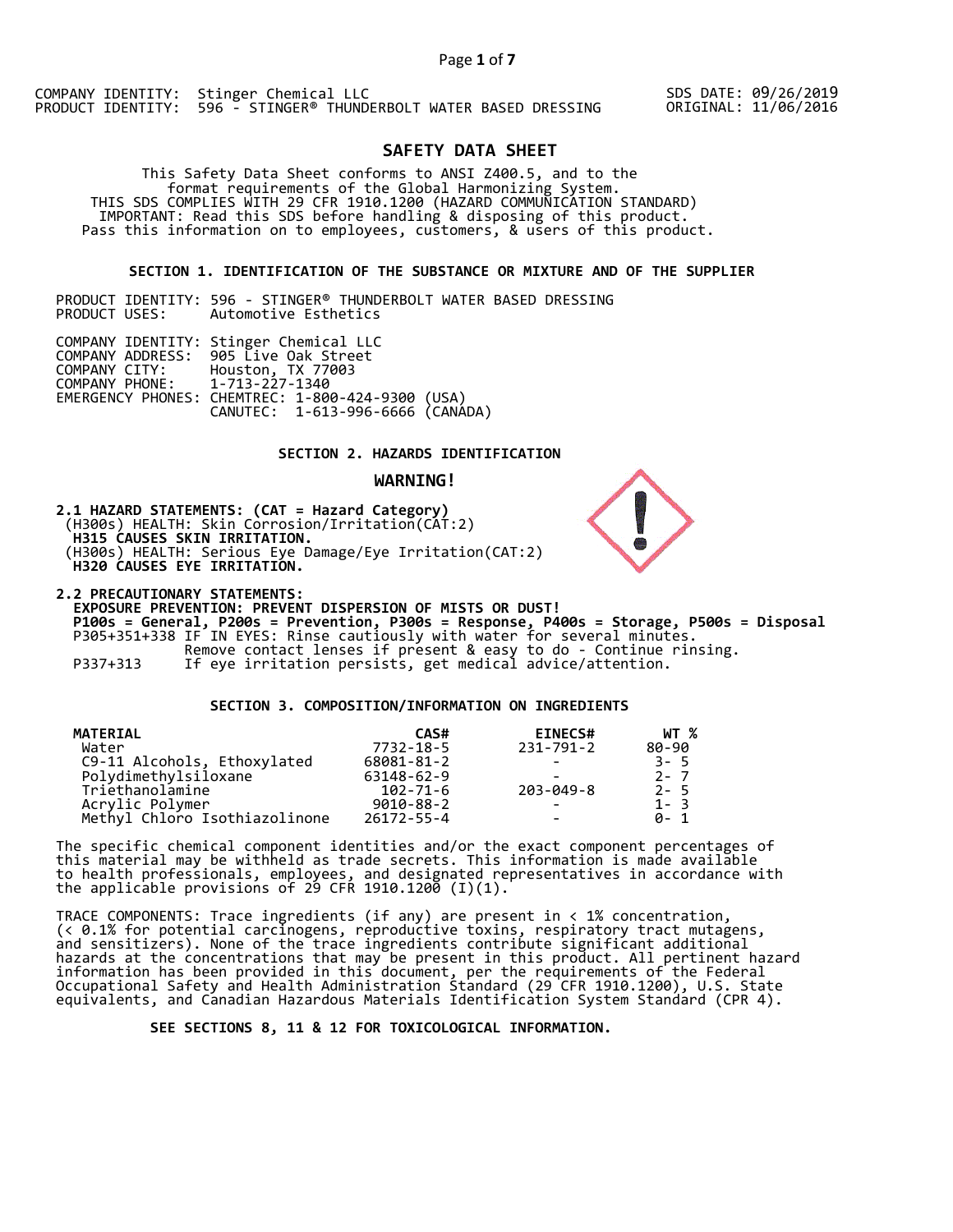SDS DATE: 09/26/2019 ORIGINAL: 11/06/2016

#### **SECTION 4. FIRST AID MEASURES**

4.1 MOST IMPORTANT SYMPTOMS/EFFECTS, ACUTE & CHRONIC: See Section 11 for Symptoms/Effects (acute & chronic).

4.2 EYE CONTACT: For eyes, flush with plenty of water for 15 minutes & get medical attention.

4.3 SKIN CONTACT:<br>In case of contact with skin immediately remove contaminated clothing. Wash thoroughly with soap & water. Wash contaminated clothing before reuse.

4.4 INHALATION:<br>After high vapor exposure, remove to fresh air. If breathing is difficult, give oxygen. If breathing has stopped, trained personnel should immediately begin<br>artificial respiration. If the heart has stopped, trained personnel<br>should immediately begin cardiopulmonary resuscitation (CPR).

4.5 SWALLOWING: Rinse mouth. Give plenty of water to drink. GET MEDICAL ATTENTION IMMEDIATELY. Do NOT give liquids to an unconscious or convulsing person.

# **SECTION 5. FIRE FIGHTING MEASURES**

5.1 FIRE & EXPLOSION PREVENTIVE MEASURES: NO open flames.

5.2 SUITABLE (& UNSUITABLE) EXTINGUISHING MEDIA: Use dry powder, alcohol-resistant foam, water in large amounts, carbon dioxide.

5.3 SPECIAL PROTECTIVE EQUIPMENT & PRECAUTIONS FOR FIRE FIGHTERS:<br>Water spray may be ineffective on fire but can protect fire-fighters<br>& cool closed containers. Use fog nozzles if water is used.<br>Do not enter confined fire-

5.4 SPECIFIC HAZARDS OF CHEMICAL & HAZARDOUS COMBUSTION PRODUCTS:<br>SLIGHTLY COMBUSTIBLE!<br>Isolate from oxidizers, heat, & open flame.<br>Closed containers may explode if exposed to extreme heat.<br>Applying to hot surfaces require

#### **SECTION 6. ACCIDENTAL RELEASE MEASURES**

6.1 PERSONAL PRECAUTIONS, PROTECTIVE EQUIPMENT & EMERGENCY PROCEDURES: Keep unprotected personnel away. Wear appropriate personal protective equipment given in Section 8.

- 6.2 ENVIRONMENTAL PRECAUTIONS: Keep from entering storm sewers and ditches which lead to waterways.
- 6.3 METHODS & MATERIAL FOR CONTAINMENT & CLEAN-UP:<br>Stop spill at source. Dike and contain.<br>Collect leaking liquid in sealable containers.<br>Absorb remaining liquid in sand or inert absorbent.

#### **SECTION 7. HANDLING AND STORAGE**

7.1 PRECAUTIONS FOR SAFE HANDLING: Isolate from oxidizers, heat, & open flame. Use only with adequate ventilation. Avoid breathing of vapor or spray mist. Avoid prolonged or repeated contact with skin.<br>Consult Safety Equipment Supplier. Wear goggles, face shield, gloves, apron & footwear<br>impervious to material. Wash clothing before reuse.<br>Av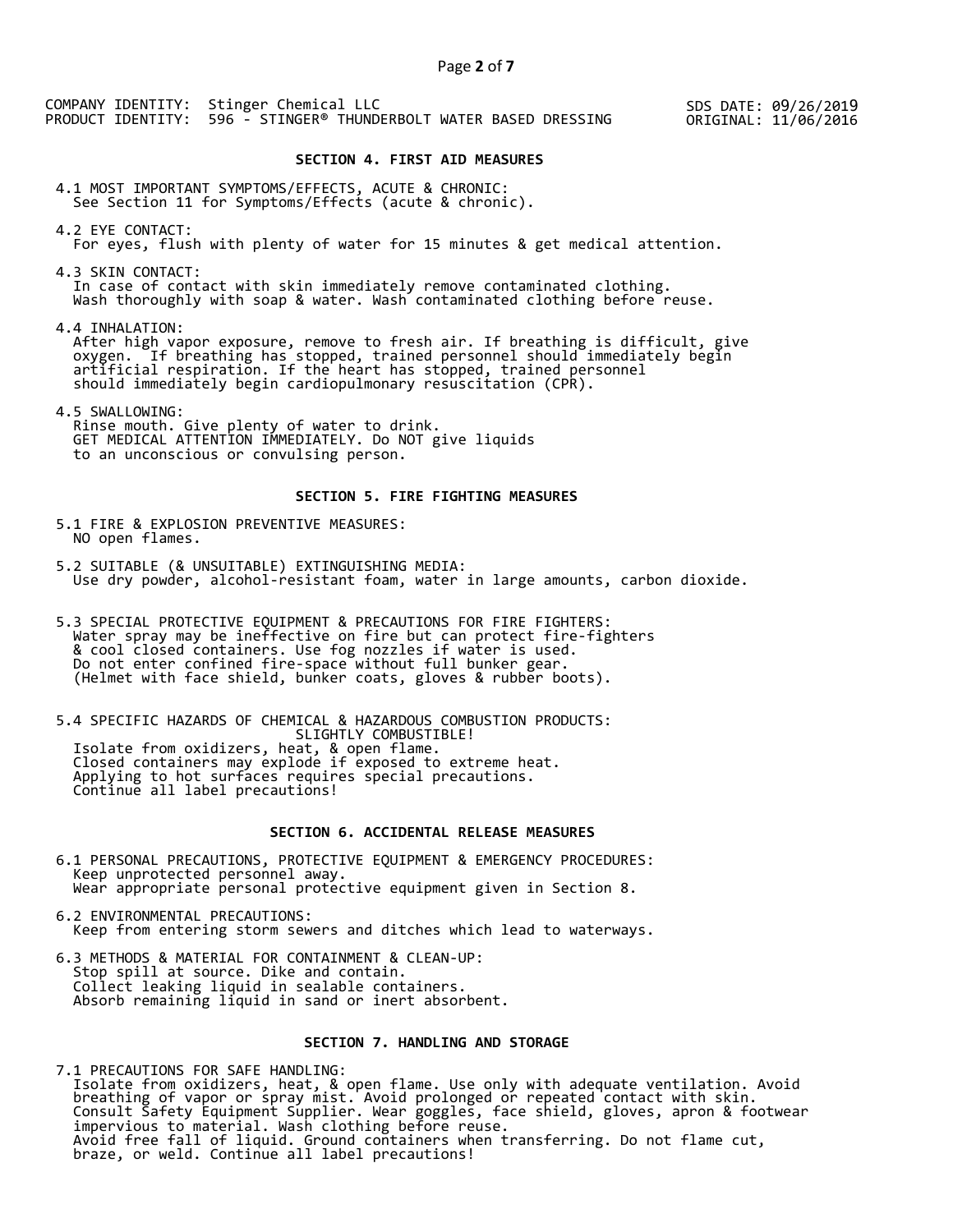SDS DATE: 09/26/2019 ORIGINAL: 11/06/2016

## **SECTION 7. HANDLING AND STORAGE (CONTINUED)**

7.2 CONDITIONS FOR SAFE STORAGE, INCLUDING ANY INCOMPATIBILITIES:<br>Isolate from strong oxidants, strong acids. Keep dry. Do not store above 49 C/120 F.<br>Keep container tightly closed & upright when not in use to prevent leak

7.3 NONBULK: CONTAINERS:

S NONBOLK. CONTAINERS.<br>Store containers in a cool, dry location, away from direct sunlight, sources of intense<br>heat, or where freezing is possible. Material should be stored in secondary containers or<br>in a diked area, as a

7.4 BULK CONTAINERS:<br>All tanks and pipelines which contain this material must be labeled. Perform routine maintenance on tanks or pipelines which contain this product. Report all leaks immediately<br>to the proper personnel.

7.5 TANK CAR SHIPMENTS:<br>Tank cars carrying this product should be loaded and unloaded in strict accordance with tank-car manufacturer's recommendation and all established on-site safety procedures.<br>Appropriate personal protective equipment must be used (see Section 8, Engineering<br>Controls and Personal Protective Equipment.). All loa

7.6 PROTECTIVE PRACTICES DURING MAINTENANCE OF CONTAMINATED EQUIPMENT:<br>Follow practices indicated in Section 6 (Accidental Release Measures). Make certain<br>application equipment is locked and tagged-out safely. Always use t

7.7 EMPTY CONTAINER WARNING:<br>Empty containers may contain residue and can be dangerous. Do not attempt to refill or End containers without proper instructions. Empty drums should be completely drained<br>and safely stored until appropriately reconditioned or disposed. Empty containers should<br>be taken for recycling, recovery, or disposal th

# **SECTION 8. EXPOSURE CONTROLS/PERSONAL PROTECTION**

**8.1 EXPOSURE LIMITS:**  MATERIAL CAS# EINECS# TWA (OSHA) TLV (ACGIH)<br>
Water 7732-18-5 231-791-2 None Known None Known<br>
Polydimethylsiloxane 63148-62-9 - None Known None Known<br>
C9-11 Alcohols, Ethoxylated 68081-81-2 - None Known None Known<br>
Trieth This product contains no EPA Hazardous Air Pollutants (HAP) in amounts  $> 0.1\%$ .

8.2 APPROPRIATE ENGINEERING CONTROLS:

A respiratory protection program that meets OSHA 29 CFR 1910.134 and<br>ANSI Z86.2 requirements or European Standard EN 149 must be followed<br>whenever workplace conditions warrant a respirator's use.

VENTILATION<br>LOCAL EXHAUST:<br>SPECIAL: LOCAL EXHAUST: Necessary MECHANICAL (GENERAL): Acceptable SPECIAL: None OTHER: None Please refer to ACGIH document, "Industrial Ventilation, A Manual of Recommended Practices", most recent edition, for details.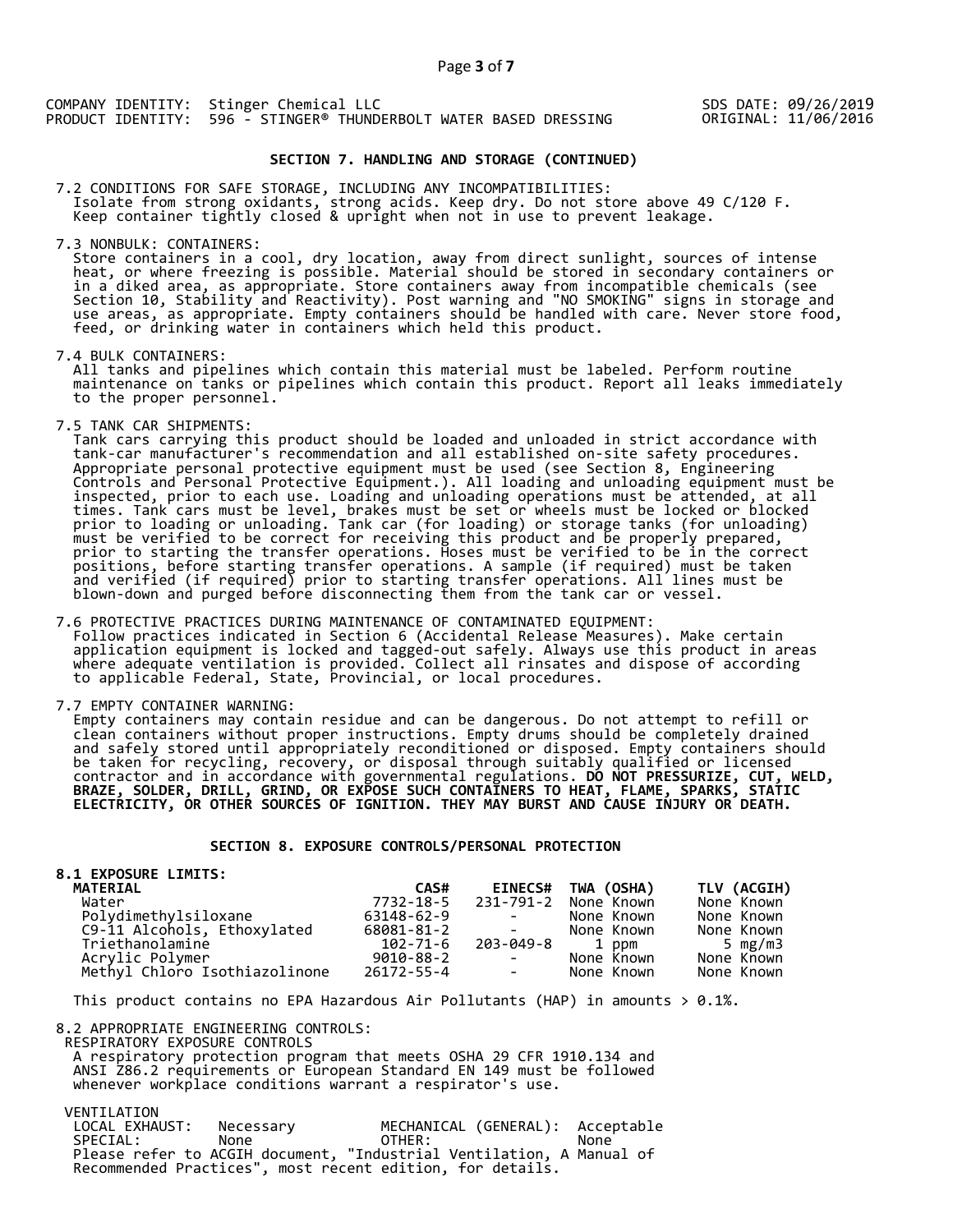COMPANY IDENTITY: Stinger Chemical LLC PRODUCT IDENTITY: 596 - STINGER® THUNDERBOLT WATER BASED DRESSING SDS DATE: 09/26/2019 ORIGINAL: 11/06/2016 **SECTION 8. EXPOSURE CONTROLS/PERSONAL PROTECTION (CONTINUED)** 8.3 INDIVIDUAL PROTECTION MEASURES, SUCH AS PERSONAL PROTECTIVE EQUIPMENT: PERSONAL PROTECTIONS:<br>Wear OSHA Standard goggles or face shield. Consult Safety Equipment Supplier. Wear Wear Osha Standard goggles or face shield. Consult Safety Equipment Supplier. Wear face shield. Consult Supplier<br>Before reuse. Before reuse. WORK & HYGIENIC PRACTICES:<br>Provide readily accessible eye wash stations & safety showers.

Wash at end of each workshift & before eating, smoking or using the toilet.<br>Promptly remove clothing that becomes contaminated. Destroy contaminated<br>leather articles. Launder or discard contaminated clothing.

# **SECTION 9. PHYSICAL & CHEMICAL PROPERTIES**

| APPEARANCE:<br>ODOR:<br>ODOR THRESHOLD:<br>pH (Neutrality):<br>MELTING POINT/FREEZING POINT:<br>BOILING RANGE (IBP, 50%, Dry Point):<br>> FLASH POINT (TEST METHOD): Closed Cup<br>EVAPORATION RATE (n-Butyl Acetate=1):<br>FLAMMABILITY CLASSIFICATION:<br>LOWER FLAMMABLE LIMIT IN AIR (% by vol):<br>$(% \mathcal{L}^{\ast}(\mathcal{L}))$ (% by vol):<br>UPPER FLAMMABLE LIMIT IN AIR<br>VAPOR PRESSURE (mm of Hg)@20 C<br>VAPOR DENSITY (air=1):<br>GRAVITY @ 68/68 F / 20/20 C: | Thick, Opaque, White Liquid<br>Mild<br>Not Available<br>Not Available<br>Not Available<br>187°F / 86.1 6d > 214 F<br>Not Applicable<br>Not Applicable<br>Not Applicable<br>Not Applicable<br>0.6 mmHg @ $20^{\circ}$ C<br>4.1 (Air=1)1.002 |  |
|---------------------------------------------------------------------------------------------------------------------------------------------------------------------------------------------------------------------------------------------------------------------------------------------------------------------------------------------------------------------------------------------------------------------------------------------------------------------------------------|--------------------------------------------------------------------------------------------------------------------------------------------------------------------------------------------------------------------------------------------|--|
| SPECIFIC GRAVITY (Water=1):<br>POUNDS/GALLON:<br>WATER SOLUBILITY:<br>PARTITION COEFFICIENT (n-Octane/Water):<br>AUTO IGNITION TEMPERATURE:<br>DECOMPOSITION TEMPERATURE:<br>TOTAL VOC'S (TVOC)*:<br>NONEXEMPT VOĆ'S (CVOC)*:<br>HAZARDOUS ATR-POLLUTANTS (HARS):<br>$(0,0)$ $(1,0)$ $(1,0)$ $(1,0)$ $(1,0)$<br>VISCOSITY @ 20 C (ASTM D445):<br>* Using CARB (California Air Resources Board Rules).                                                                                 | .983<br>8.18<br>Complete<br>Not Available<br>Not Available<br>Not Available<br>Less than 3.0 Vol%<br>$0.000$ Lbs/Gal $0.0$<br>Vol% /0.0 g/L / 0.000 Lbs/Gal 0.0 Wt% /0.0 g/L /<br>Not Available                                            |  |

# **SECTION 10. STABILITY & REACTIVITY**

10.1 REACTIVITY & CHEMICAL STABILITY: Stable under normal conditions, no hazardous reactions when kept from incompatibles.

10.2 POSSIBILITY OF HAZARDOUS REACTIONS & CONDITIONS TO AVOID: Isolate from oxidizers, heat, & open flame.

10.3 INCOMPATIBLE MATERIALS:<br>The substance is a weak base, reacts with acids. On combustion forms irritating and toxic gases including nitrogen oxides, Reacts with strong oxidants, causing fire & explosion hazard.

10.4 HAZARDOUS DECOMPOSITION PRODUCTS: Carbon Monoxide, Carbon Dioxide, Nitrogen Oxide vapors, Silicon Dioxide from burning.

10.5 HAZARDOUS POLYMERIZATION: Will not occur.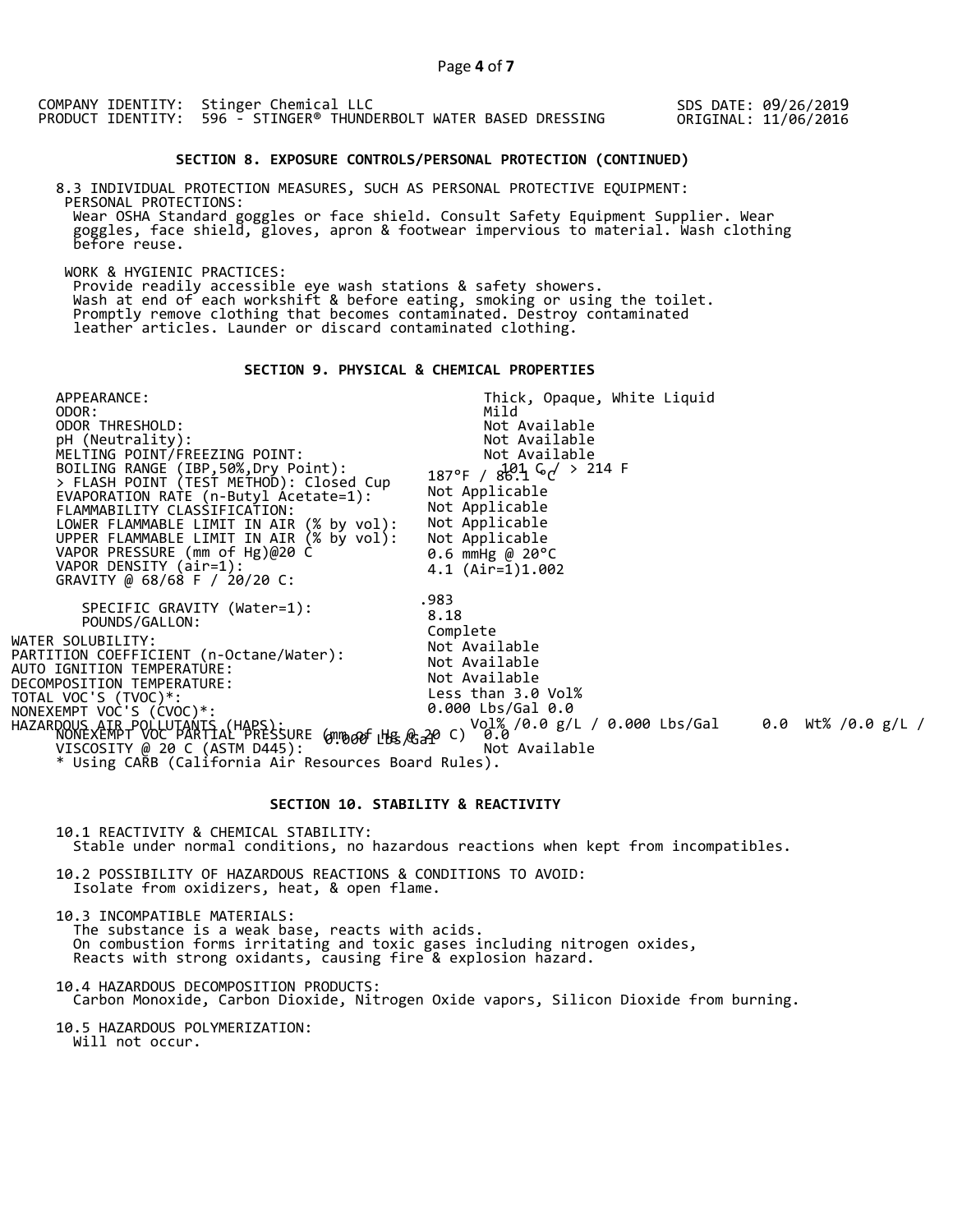SDS DATE: 09/26/2019 ORIGINAL: 11/06/2016

# **SECTION 11. TOXICOLOGICAL INFORMATION**

# **11.1 ACUTE HAZARDS**

11.11 EYE & SKIN CONTACT:<br>Primary irritation to skin, defatting, dermatitis. Absorption thru skin increases exposure.<br>Primary irritation to eyes, redness, tearing, blurred vision.<br>Liquid can cause eye burns & skin irritation. Wash thoroughly after handling.

11.12 INHALATION:<br>Anesthetic. Irritates respiratory tract. Acute overexposure can cause serious nervous system depression. Vapor harmful.

11.13 SWALLOWING:<br>Harmful or fatal if swallowed. Swallowing can cause abdominal irritation, nausea, vomiting & diarrhea.

#### **11.2 SUBCHRONIC HAZARDS/CONDITIONS AGGRAVATED**

MEDICAL CONDITIONS AGGRAVATED BY EXPOSURE:<br>Pre-existing disorders of any target organs mentioned in this Document can be<br>aggravated by over-exposure by routes of entry to components of this product.<br>Persons with these diso

# **11.3 CHRONIC HAZARDS**

11.31 CANCER, REPRODUCTIVE & OTHER CHRONIC HAZARDS: This product has no carcinogens listed by IARC, NTP, NIOSH, OSHA or ACGIH, as of this date, greater or equal to 0.1%.

11.32 TARGET ORGANS: May cause damage to target organs, based on animal data.

11.33 IRRITANCY: Irritating to contaminated tissue.

11.34 SENSITIZATION: No component is known as a sensitizer.

11.35 MUTAGENICITY: No known reports of mutagenic effects in humans.

11.36 EMBRYOTOXICITY: No known reports of embryotoxic effects in humans.

11.37 TERATOGENICITY: No known reports of teratogenic effects in humans.

11.38 REPRODUCTIVE TOXICITY: No known reports of reproductive effects in humans.

A MUTAGEN is a chemical which causes permanent changes to genetic material (DNA)<br>such that the changes will propagate across generational lines. An EMBRYOTOXIN<br>is a chemical which causes damage to a developing embryo (such

#### **11.4 MAMMALIAN TOXICITY INFORMATION**

| <b>MATERIAL</b> | <b>CAS#</b> | <b>EINECS#</b> | LOWEST KNOWN LETHAL DOSE DATA |
|-----------------|-------------|----------------|-------------------------------|
|                 |             |                | LOWEST KNOWN LD50 (ORAL)      |
| Triethanolamine | 102-71-6    | $\sim$ $\sim$  | 800.0 mg/kg(Guinea Pigs)      |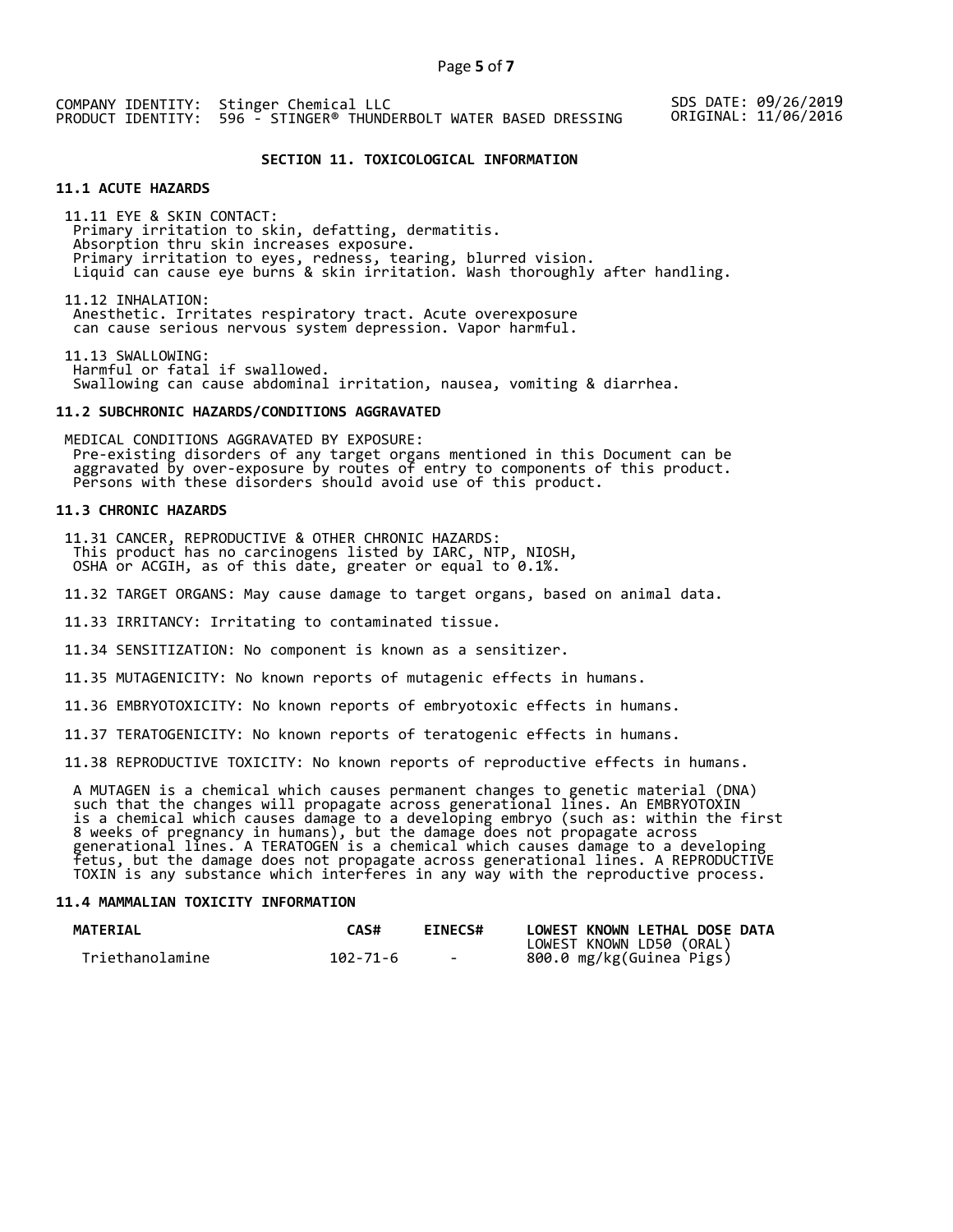SDS DATE: 09/26/2019 ORIGINAL: 11/06/2016

# **SECTION 12. ECOLOGICAL INFORMATION**

#### **12.1 ALL WORK PRACTICES MUST BE AIMED AT ELIMINATING ENVIRONMENTAL CONTAMINATION.**

12.2 EFFECT OF MATERIAL ON PLANTS AND ANIMALS:<br>This product may be harmful or fatal to plant and animal life if released<br>into the environment. Refer to Section 11 (Toxicological Information) for<br>further data on the effects

12.3 EFFECT OF MATERIAL ON AQUATIC LIFE: No aquatic environmental information is available on this product.

12.4 MOBILITY IN SOIL Mobility of this material has not been determined.

12.5 DEGRADABILITY This product is completely biodegradable.

12.6 ACCUMULATION Bioaccumulation of this product has not been determined.

## **SECTION 13. DISPOSAL CONSIDERATIONS**

Processing, use or contamination may change the waste disposal requirements. Do not dispose of on land, in surface waters, or in storm drains. Waste should be recycled or disposed of in accordance with regulations. Large amounts should be collected for reuse or consigned to licensed hazardous waste haulers for disposal. **ALL DISPOSAL MUST BE IN ACCORDANCE WITH ALL FEDERAL, STATE, PROVINCIAL, AND LOCAL REGULATIONS. IF IN DOUBT, CONTACT PROPER AGENCIES.** 

### **SECTION 14. TRANSPORT INFORMATION**

MARINE POLLUTANT: No DOT/TDG SHIP NAME: Not Regulated DRUM LABEL:<br>IATA / ICAO:<br>IMO / IMDG: Not Regulated Not Regulated EMERGENCY RESPONSE GUIDEBOOK NUMBER: None

 **SECTION 15. REGULATORY INFORMATION** 

**15.1 EPA REGULATION: SARA SECTION 311/312 HAZARDS: Acute Health** 

All components of this product are on the TSCA list. This material contains no known products restricted under SARA Title III, Section 313 in amounts greater or equal to 1%.

# **15.2 STATE REGULATIONS:**

US. California Proposition 65 This product may contain chemical(s) known to the state of California to cause cancer and/or birth defects.

## **15.3 INTERNATIONAL REGULATIONS**

The identified components of this product are listed on the chemical inventories<br>of the following countries:

Australia (AICS), Canada (DSL or NDSL), China (IECSC), Europe (EINECS, ELINCS),<br>Japan (METI/CSCL, MHLW/ISHL), South Korea (KECI), New Zealand (NZIoC),<br>Philippines (PICCS), Switzerland (SWISS), Taiwan (NECSI), USA (TSCA).

#### **15.4 CANADA: WORKPLACE HAZARDOUS MATERIALS INFORMATION SYSTEM (WHMIS)**

D2B: Irritating to skin / eyes.

This product was classified using the hazard criteria of the Controlled Products<br>Regulations (CPR). This Document contains all information required by the CPR.